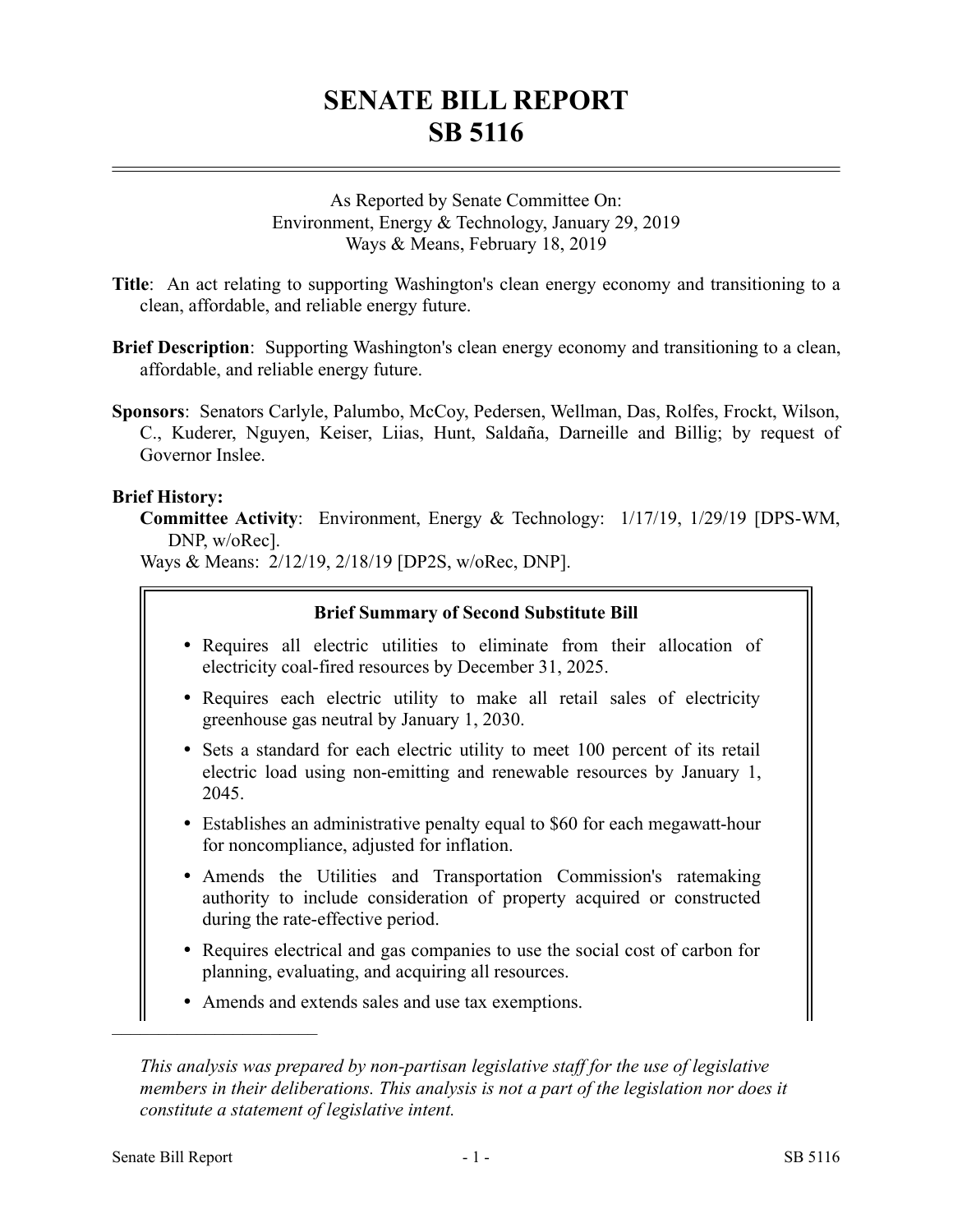Adds federal incremental hydroelectricity as an eligible renewable resource under Initiative 937.

#### **SENATE COMMITTEE ON ENVIRONMENT, ENERGY & TECHNOLOGY**

**Majority Report**: That Substitute Senate Bill No. 5116 be substituted therefor, and the substitute bill do pass and be referred to Committee on Ways & Means.

Signed by Senators Carlyle, Chair; Palumbo, Vice Chair; Sheldon, Assistant Ranking Member, Energy & Technology; Billig, Das, Liias, McCoy, Nguyen and Wellman.

#### **Minority Report**: Do not pass.

Signed by Senators Ericksen, Ranking Member; Brown, Rivers and Short.

**Minority Report**: That it be referred without recommendation. Signed by Senator Fortunato, Assistant Ranking Member, Environment.

**Staff**: Kimberly Cushing (786-7421)

#### **SENATE COMMITTEE ON WAYS & MEANS**

**Majority Report**: That Second Substitute Senate Bill No. 5116 be substituted therefor, and the second substitute bill do pass.

Signed by Senators Rolfes, Chair; Frockt, Vice Chair, Operating, Capital Lead; Mullet, Capital Budget Cabinet; Billig, Carlyle, Conway, Darneille, Hasegawa, Hunt, Keiser, Liias, Palumbo, Pedersen and Van De Wege.

**Minority Report**: That it be referred without recommendation. Signed by Senators Braun, Ranking Member; Rivers.

#### **Minority Report**: Do not pass.

Signed by Senators Brown, Assistant Ranking Member, Operating; Honeyford, Assistant Ranking Member, Capital; Bailey, Becker, Wagoner and Warnick.

**Staff**: Jed Herman (786-7346)

**Background:** Initiative 937. Initiative 937, also called the Energy Independence Act, requires electric utilities with 25,000 or more customers to meet targets for energy conservation and for using eligible renewable resources.

Greenhouse Gas Emissions Performance Standard for Electric Generation Plants. Electric utilities may not enter into a long-term financial commitment for baseload electric generation on or after July 1, 2008, unless the generating plant's emissions are the lower of:

- 1100 pounds of greenhouse gas (GHG) per megawatt-hour (MWh); or
- the average available GHG output as updated by the Department of Commerce (Commerce), which is currently set at 970 pounds per MWh.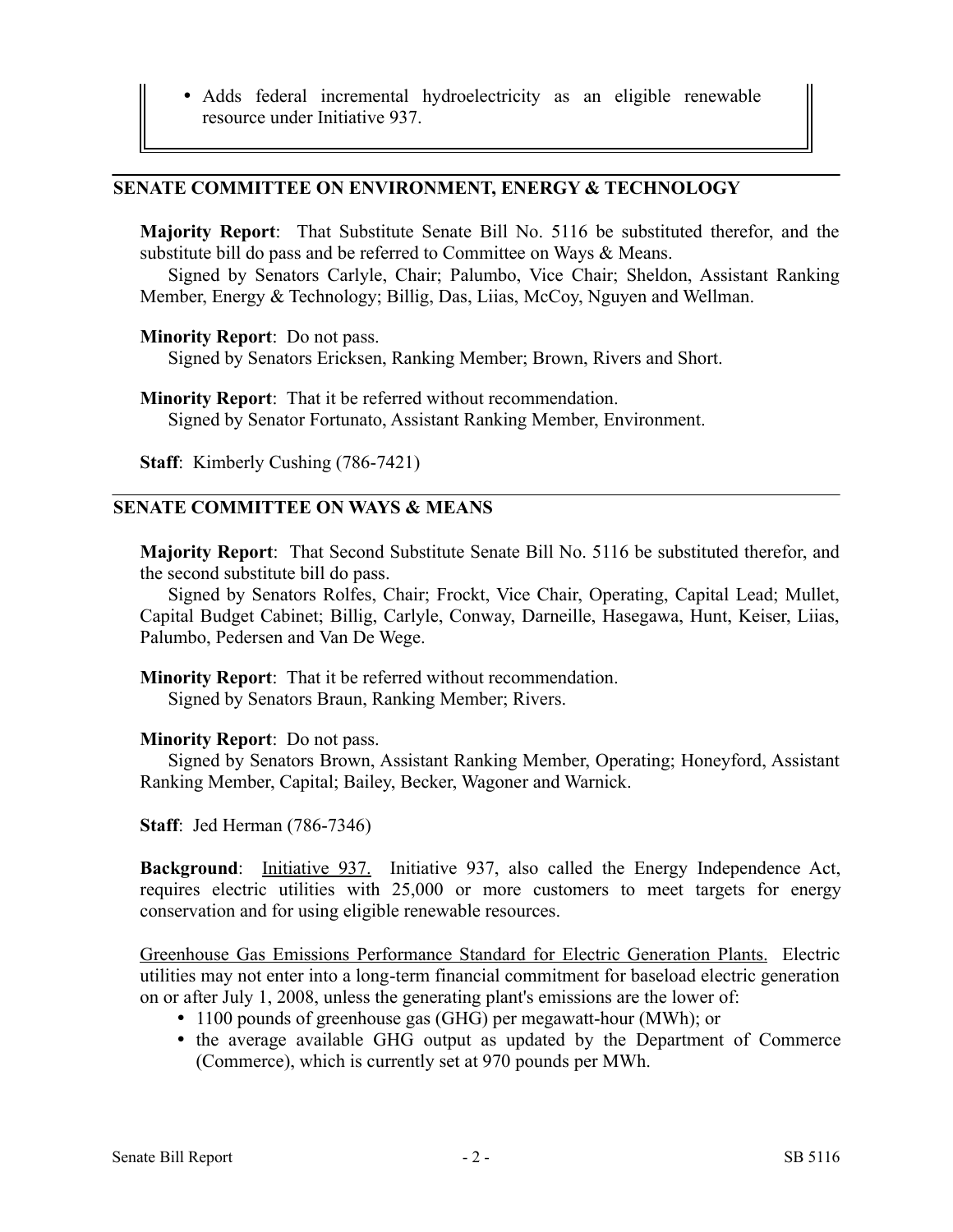Baseload electric generation means electric generation from a power plant that is designed and intended to provide electricity at an annualized plant capacity factor of at least 60 percent. Long-term financial commitment means:

- either a new ownership interest in baseload electric generation or an upgrade to a baseload electric generation facility; or
- a new or renewed contract for baseload electric generation with a term of five or more years for the provision of retail power or wholesale power to end-use customers in this state.

Greenhouse Gas Emissions Performance Standard and Coal Transition Power. In 2011, the Legislature established a schedule for applying the Greenhouse Gas Emissions Performance Standard (EPS) to the Centralia coal-fired electric generation facility. In addition, the EPS was amended to allow long-term contracts for Centralia's generated electricity, called coal transition power. A process was created to allow electric investor-owned utilities (IOUs) to petition the Utilities and Transportation Commission (UTC) for approval of a power purchase agreement for coal transition power.

Integrated Resource Plans. All investor-owned and consumer-owned electric utilities in the state with more than 25,000 customers must develop integrated resource plans (IRPs). All other electric utilities in the state, including those that essentially receive all their power from the Bonneville Power Administration, must file either an IRP or a less-detailed resource plan (RP).

IRPs and RPs must be updated every two years. IOUs must submit their plans to the UTC. Consumer-owned utilities must file a copy of their plans with Commerce every two years.

**Summary of Bill**: The bill as referred to committee not considered.

**Summary of Bill (Second Substitute)**: Coal Phase-Out Standard by 2026. By December 31, 2025, all electric utilities must eliminate from their allocation of electricity coal-fired resources. The cost of delivering power does not include the costs associated with decommissioning and remediation of the facilities.

For IOUs, the UTC) is required to accelerate depreciation for any coal-fired resource owned by an IOU and is allowed to accelerate depreciation for any qualified transmission line to no later than December 31, 2025. The UTC must allow in rates prudently incurred undepreciated investments in a fossil-fuel generating resource that has been retired from service under specific conditions.

Carbon Neutral Standard by 2030. By January 1, 2030, each electric utility must make all retail sales of electricity to Washington customers GHG neutral. To achieve compliance with this standard, an electric utility must:

- use all cost-effective, reliable, and feasible conservation and efficiency resources and demand response resources to reduce or manage electric retail load; and
- use electricity from renewable resources and non-emitting electric generation in an amount equal to 100 percent of the utility's average annual retail electric load.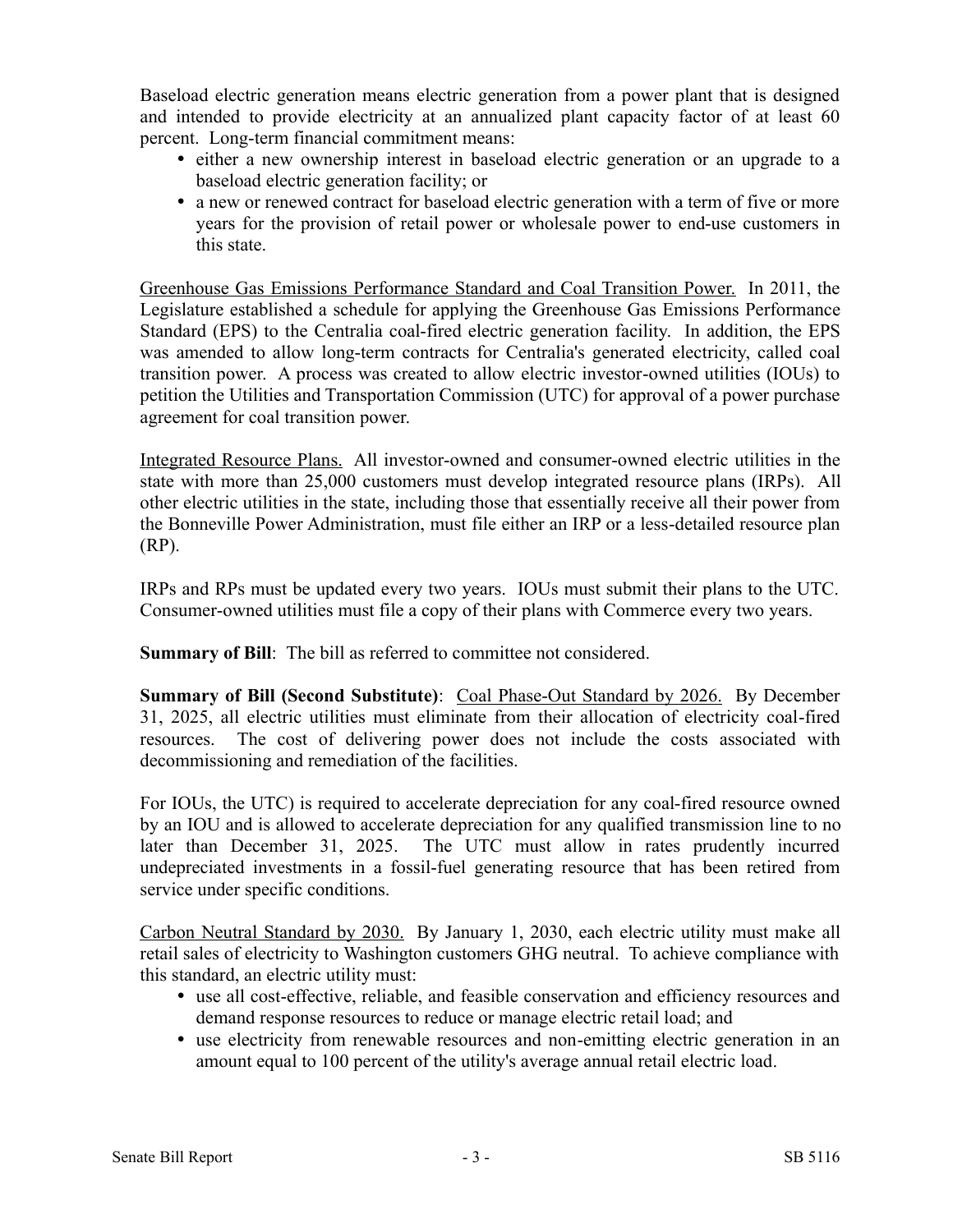All renewable resources used to meet the compliance obligation must be verified using renewable energy credits (RECs), and must be tracked and retired in the tracking system selected by Commerce. Non-emitting generation resources used to meet the obligation must be generated during the compliance year and must be verified by documentation that the utility owns the nonpower attributes of the electricity. Commerce must adopt rules providing for the measuring and tracking of thermal renewable energy credits that may be used for compliance with this standard.

An electric utility may satisfy up to 20 percent of the standard with an alternative compliance option through December 31, 2044. An alternative compliance option includes any combination of the following:

- making an alternative compliance payment;
- purchasing unbundled RECs;
- investing in energy transformation projects; or
- using electricity from an energy recovery facility constructed prior to 1992 using municipal solid waste as the principal fuel source.

Energy transformation projects must meet criteria and quality standards developed by the Department of Ecology (DOE), in consultation with Commerce and the UTC. Criteria for emissions reductions must be met.

Energy transformation projects must be associated with the consumption of energy in Washington. Any compliance obligation fulfilled through investment in such a project is only eligible for use by the entity that makes the investment: an electric utility; a preference customer of Bonneville Power Administration (BPA); or a member of a joint operating agency under current law.

Beginning January 1, 2030, a qualifying utility will be in compliance with the annual targets for eligible renewable resources under the EIA if the utility uses electricity from renewable resources, non-emitting electric generation, and RECs, in an amount equal to 100 percent of the utility's average annual retail electric load.

One Hundred Percent Clean Standard by 2045. By January 1, 2045, each electric utility must meet 100 percent of its retail electric load to Washington customers using non-emitting electric generation and electricity from renewable resources. UTC, Commerce, the Energy Facility Site Evaluation Council, DOE, and all other state agencies must incorporate this standard into all relevant planning and use all statutory programs to achieve it.

For meeting interim targets under the carbon neutral and the 100 percent clean energy standards, an electric utility must pursue all cost-effective, reliable, and feasible conservation efficiency resources, and demand response. In making new investments, an electric utility must, and to the maximum extent feasible, achieve targets at the lowest reasonable cost; consider acquisition of surplus renewable resources, and in the acquisition of new resources rely on renewable resources and energy storage.

Administrative Penalty. An electric utility that fails to comply with the coal-elimination or carbon neutral standards must pay an administrative penalty equal to \$60 for each MWh of emitting or unspecified electric generation used to meet an electric utility's retail electric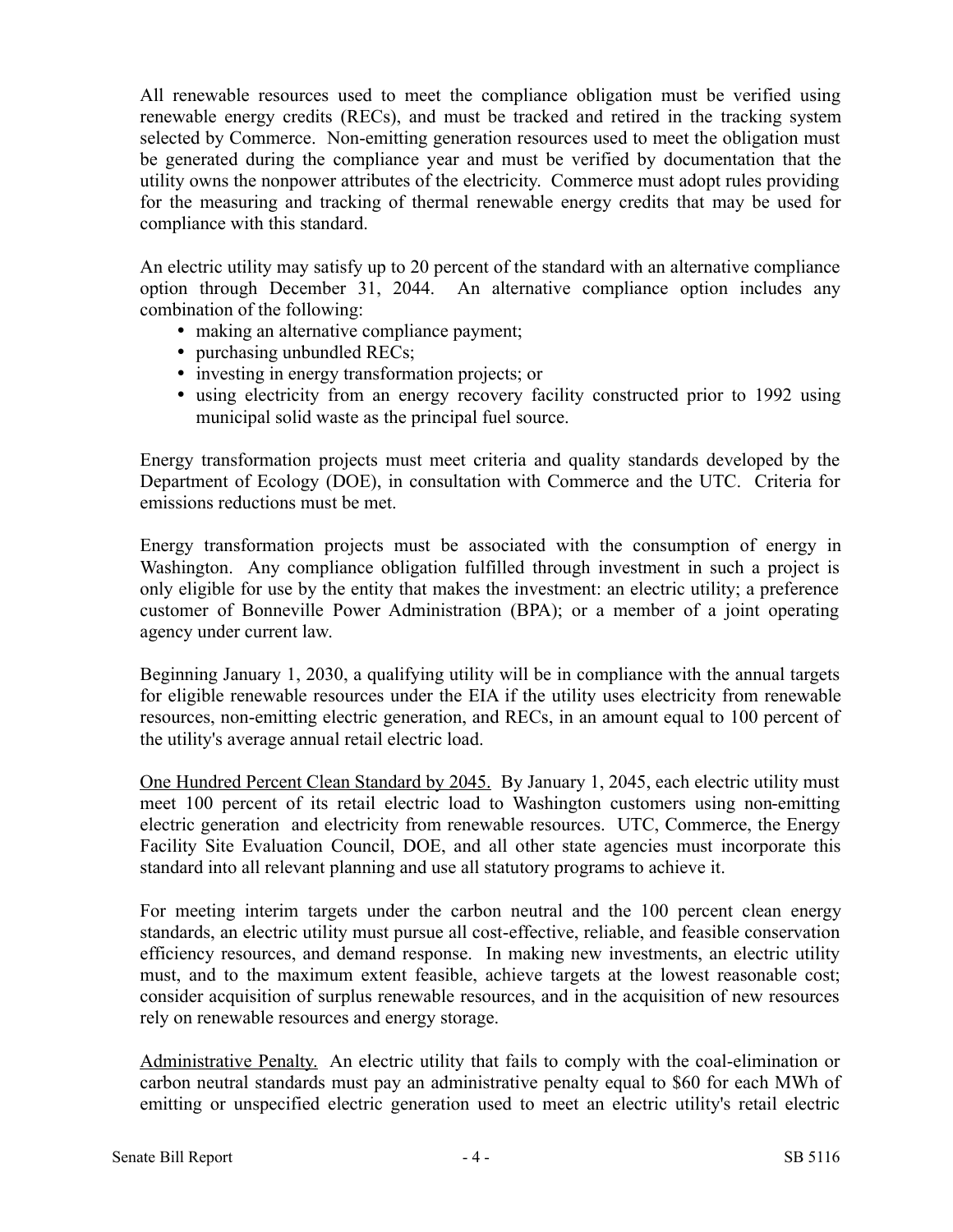load. The penalty is adjusted for inflation, beginning in 2027. Beginning in 2040, the UTC may increase the penalty for IOUs to accelerate compliance.

An electric utility may elect to pay an amount equal to the administrative penalty as an alternative compliance option.

The UTC or the attorney general is authorized to waive a penalty if it finds that a utility's compliance with this chapter is likely to: (1) result in conflicts with or compromises to its obligation to comply with NERC reliability standards, (2) violate prudent utility practice for assuring resource adequacy, (3) compromise the power quality or integrity of its system, or (4) due to factors reasonably outside the utility's control. The UTC or the attorney general are also authorized to temporarily suspend the standards, and require the utility to submit a progress report and a plan for meeting the standards within 6 months. A utility can request an extension of the temporary suspension. Additionally, the Governor may waive a penalty by declaring an energy emergency under current law.

The UTC for an IOU or the attorney general for a COU, may relieve the utility of its penalty obligation if it finds that the utility had no choice but to use electric generation from an emitting resource to maintain the reliability and safety of the grid.

Monies collected must be deposited into existing low-income weatherization and structural rehabilitation assistance accounts. The standard is enforced by the UTC for IOUs and the state auditor's office for COUs.

Each electric utility must disclose the GHG content inherent in its electricity supply. For unspecified electricity, the utility must use an emissions rate determined by Commerce. BPA may exclude from its fuel mix reported to Commerce any purchases of electric generation for serving customers outside of Washington State.

The average annual incremental cost of compliance with the carbon-neutral and 100 percent clean standards for each year identified in the clean energy implementation plan may not exceed a 3 percent increase of:

- a utility's weather-adjusted sales to customers for IOUs; or
- the retail revenue requirement above the precious year for COUs.

For a COU with less than 250,000 customers that owns a natural gas-fired generation facility in Washington, the auditor may consider the utility to be in compliance with the EIT if it meets specific requirements and demonstrates its incremental cost of compliance exceeds 5 percent of the utility's annual retail revenue.

Joint Report. By January 1, 2021, and every two years thereafter, the UTC and Commerce must report to the Legislature a review of the three standards focused on technologies, forecasts, existing transmission, environmental and public safety, affordability, and reliability. The report must include an evaluation of impacts or costs and benefits on system reliability and utilities, and assess the policy impacts on middle-income families, small businesses, manufacturers, and low-income customers and vulnerable communities. Additionally, if the joint report indicates adverse system reliability impacts from implementation of the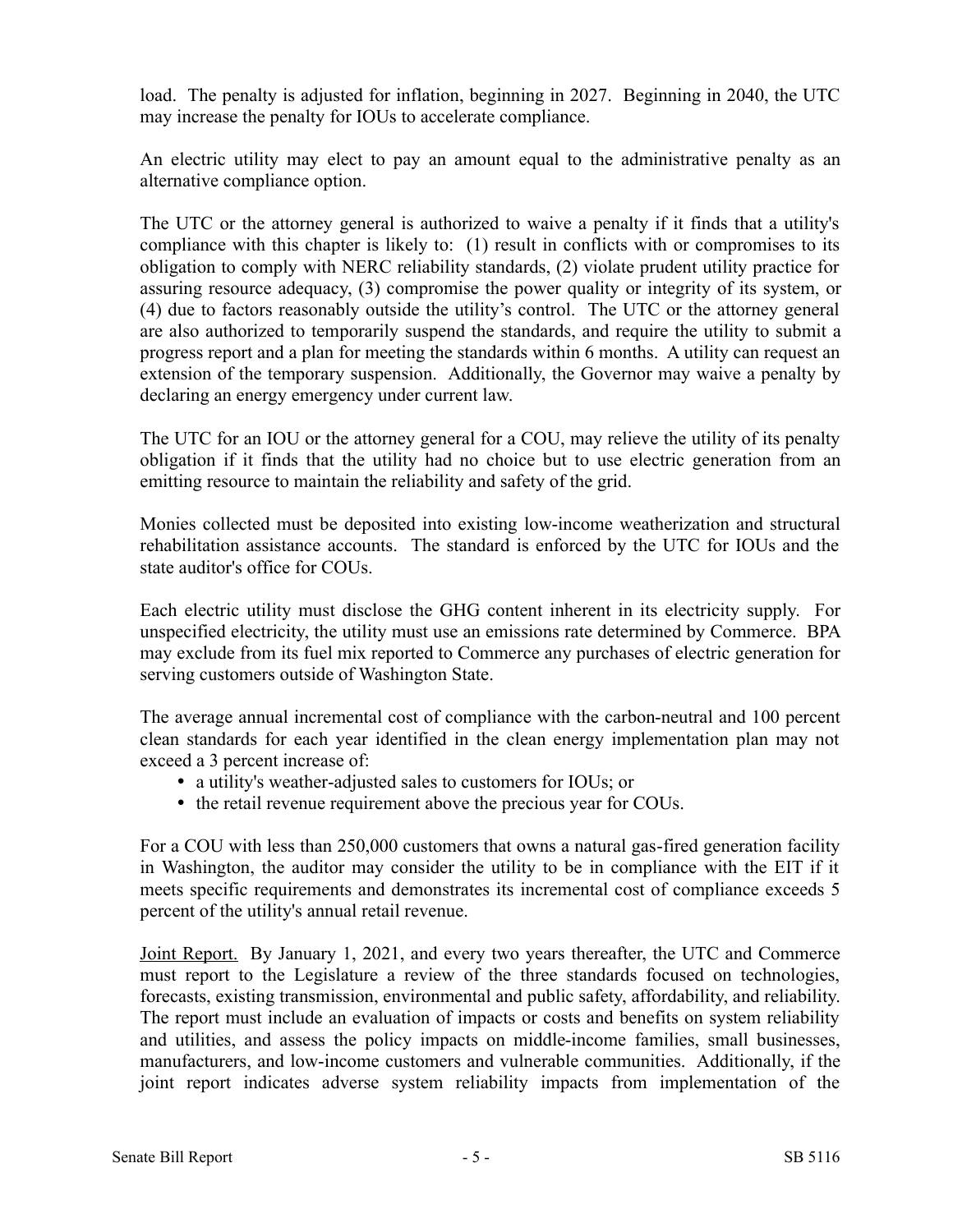standards, the Governor may suspend or delay implementation until system reliability impacts can be addressed.

Progress Reports. Commerce must establish annual reporting requirements for electric utilities to demonstrate compliance with the three standards. Electric utilities must make the reports publicly available. The IOUs must also report to the UTC.

Rulemaking Authority. By January 1, 2021, UTC for IOUs and Commerce for COUs may adopt rules. Nothing restricts rate-making authority of the governing bodies of COUs unless otherwise provided by law. UTC and Commerce are encouraged to coordinate and consult with other agencies in developing rules.

The requirements of this act do not replace or modify the requirements of the EIA.

Integrated Resource Plans and Clean Energy Action Plans. An IOU must develop: (1) a 10 year clean energy action plan and strategy 4-year clean energy implementation plan identifying specific actions with long-ranging integrated resource planning and resource adequacy requirements, and proposing interim targets for implementing the coal phase out and carbon-neutral standards at the lowest reasonable cost; and (2) a 20-year clean energy transformation plan identifying the lowest reasonable cost pathways to meet the 100 percent clean standard. Specific requirements are set for the clean energy action plan and compliance strategy.

All electric utilities under 25,000 customers must develop in concert with their resource plan the following:

- by December 31, 2020, identify how the utility plans over a 10-year period to meet the carbon neutral standard; and
- by December 31, 2025, identify how the utility plans over a 20-year period to meet the 100 percent clean standard.

Carbon Adder. Electrical and gas companies must use the social cost of carbon for planning, evaluating, and acquiring all resources. The cost of GHG emissions resulting from the generation of electricity is equal to the cost per metric ton of carbon dioxide equivalent emissions, using the 2.5 percent discount rate published by the Interagency Working Group on Social Cost of GHGs of the United States government.

Utilities and Transportation Commission Property Valuation and Authority. UTC's authority to determine the fair value of property for rate making purposes is amended to include the consideration of property acquired or constructed by or during the rate effective period, including the reasonable costs of construction work in progress, to the extent UTC finds that the inclusion is in the public interest and will yield fair, just, reasonable, and sufficient rates. UTC is authorized to approve changes to these rates for up to 48 months, and must establish a process to identify, review, and approve property that becomes used and useful after the rate effective date.

The UTC's authority to consider and implement performance and incentive-based regulation, multiyear rate plans, and other flexible regulatory mechanisms is clarified.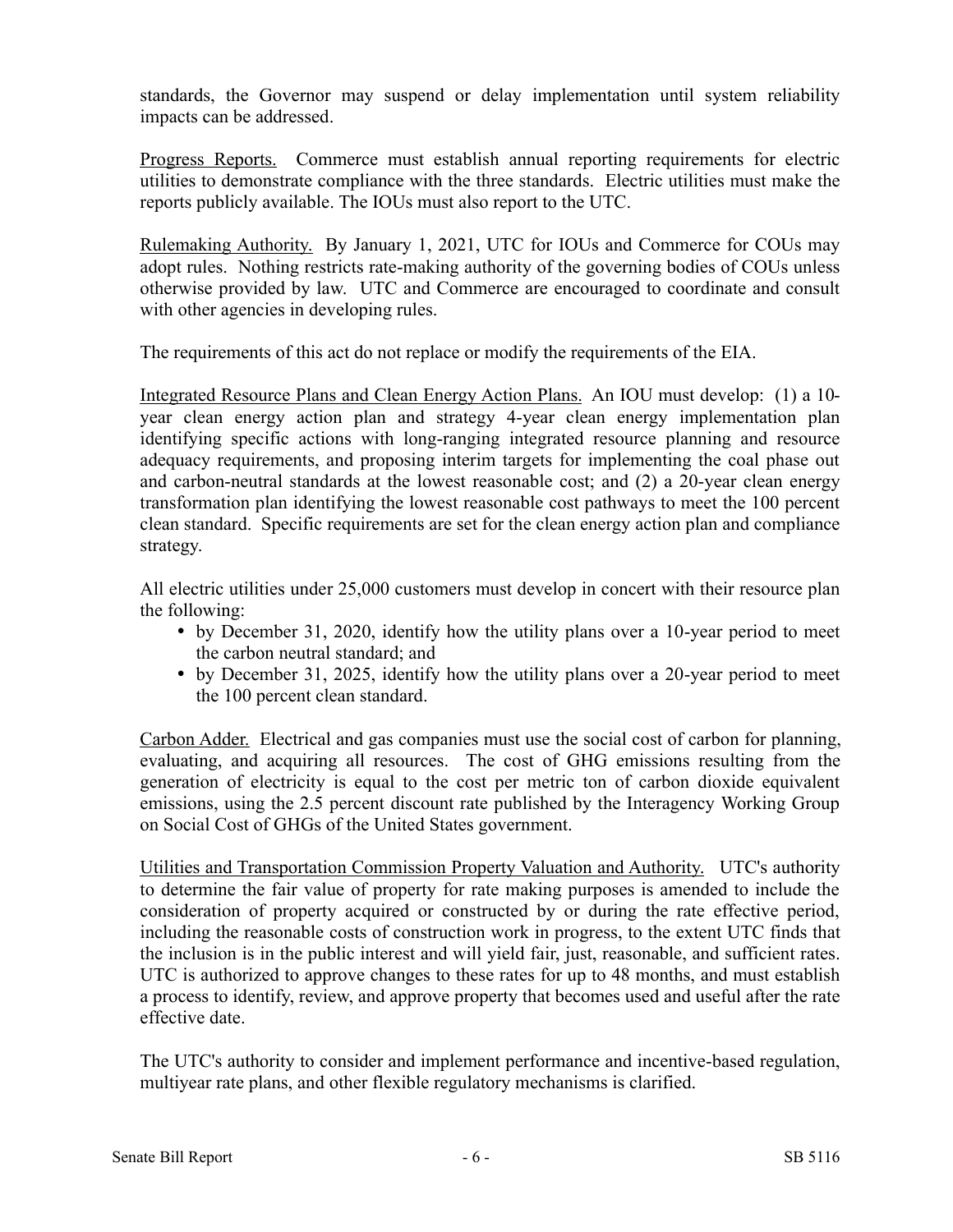By December 31, 2020, the UTC and Commerce must investigate and complete a study on the feasibility, need, and potential costs and benefits of participation of electric utilities in interstate organized energy markets.

Deferral of Costs. An electric utility may apply to the UTC to defer for later consideration costs incurred in connection with the acquisition or development of resources identified in the utility's clean energy implementation plan. The deferral begins on the date the resource begins commercial operation or on the effective date of a power purchase agreement and continues for up to 24 months, unless a general rate case or other proceeding for the recovery of such costs ensues.

The costs that a utility may account for and defer for later consideration by the UTC include all operating and maintenance costs, depreciation, taxes, costs of capital associated with the applicable resources, or the execution of a power purchase agreement. Costs of capital include the utility's authorized return on equity for any resource acquired or development, or a rate of return no less than the authorized cost of debt and no greater than the authorized rate of return of the company for a power purchase agreement.

Low-income Assistance. Electric utilities must make funding available for low-income bill assistance by July 31, 2021; disclose information biennially about the amount of funding available and need for assistance in their service territory; and submit to Commerce an assessment and plans to improve low-income bill assistance in their service area and the mechanisms to meet specified targets based on energy burden.

Electricity Market Work Group. Commerce and UTC must convene a stakeholder work group to examine the efficient and consistent integration of this act and transactions with carbon and electricity markets outside Washington and compatibility with a linked cap-andtrade program. The work group must report to the Legislature recommendations for improving the carbon transparency and market liquidity in electricity markets by December 1, 2020.

Energy Strategy Advisory Committee. Commerce must review the state energy strategy in order to align it with the purposes of this act and Ecology's recommended GHG emission reductions by December 31, 2020, and at least once every eight years thereafter, subject to funding. A specified 26-member state energy advisory committee must be established for each review.

Energy and Climate Policy Advisory Committee. A policy advisory committee is created to develop recommendations to the Legislature to examine costs and benefits of energy-related policies and to conduct other energy-related studies as directed, to be reported by December 31, 2020, subject to funding. Membership includes Washington's four-year institutions of higher education, the Pacific Northwest National Laboratory, and the Washington State Institute of Public Policy.

Cumulative Impact Analysis. By December 31, 2020, the Department of Health must conduct or adopt a cumulative impact analysis to designate the communities highly impacted by fossil fuel pollution and climate change in Washington. By December 31, 2021,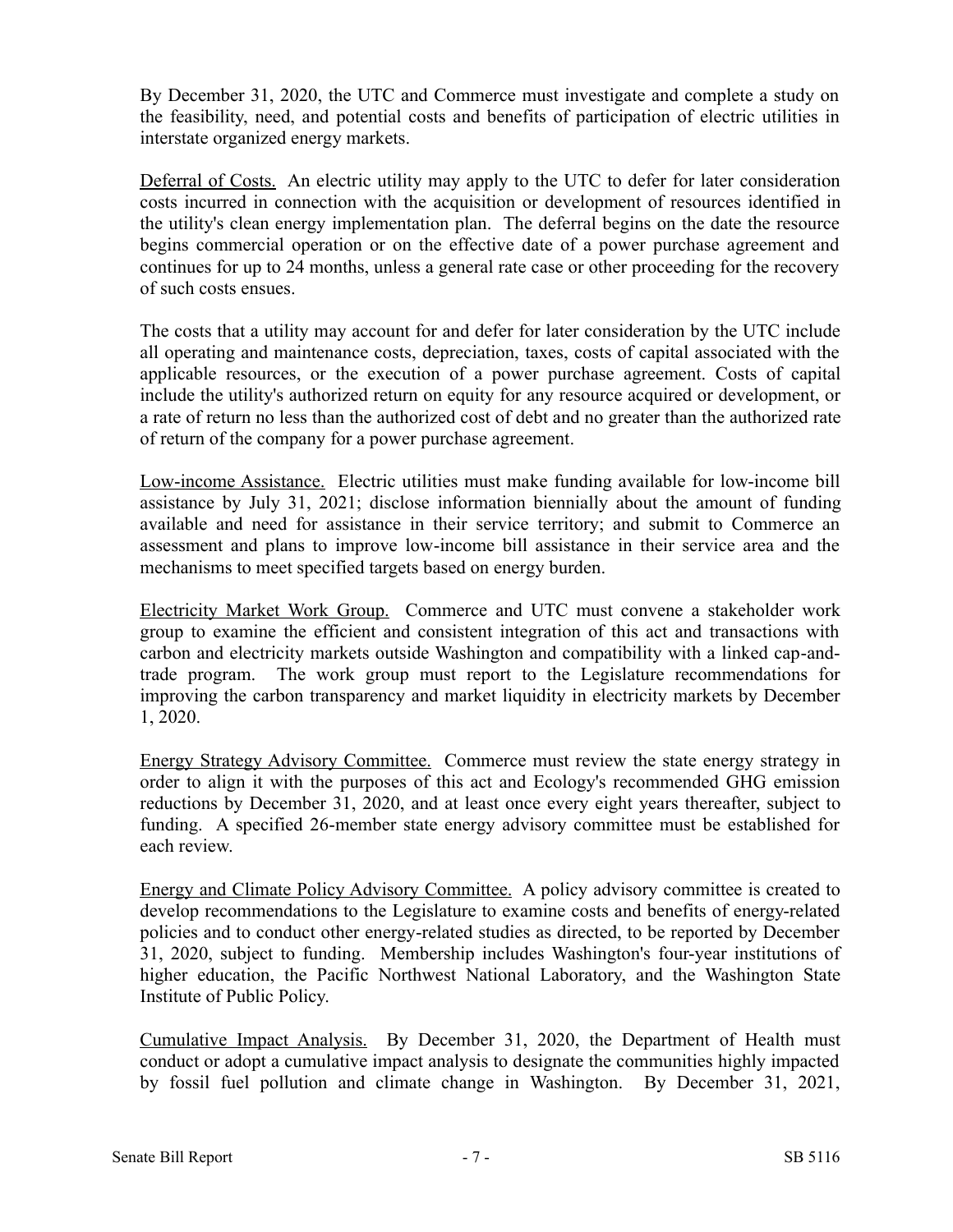Commerce and UTC must establish requirements for incorporating the cumulative impact analysis into the clean energy action plans and clean energy transformation plans.

Transmission Work Group. The Energy Facility Site Evaluation Council must convene an inter-agency transmission workgroup to look at the need for transmission and strategies for designating transmission corridors and improving coordination in siting transmission.

Extending Sales & Use Tax Exemptions. Extends the expiration date from January 1, 2020, to December 31, 2030, for the sales and use tax exemptions for alternative energy machinery and equipment.

A purchaser, as well as the consumer, who have paid tax on machinery and equipment used to generate electricity consistent with the purposes of the act is entitled to an exemption of state and local taxes, in the form of a remittance of:

- 50 percent if the procurement and contract was from an organization owned by women, minorities or veterans;
- 75 percent if workers on the project were compensated at prevailing wages determined by local collective bargaining; or
- 100 percent if the project is developed under a community workforce agreement or project labor agreement.

Allowances are provided for good faith efforts to meet one of the above requirements, given certain conditions.

Community workforce agreements and project labor agreements are defined. The Department of Labor and Industries is responsible for administering the provisions of the labor standards used in this section of the bill and is directed to conduct emergency rule making, to be completed by December 1, 2019.

Adding Federal Incremental Hydroelectricity as an Eligible Renewable Resource Under I-937. Beginning January 1, 2020, a qualifying utility may use the following as eligible renewable resources to comply with Initiative 937 (I-937):

- incremental electricity produced as a result of efficiency improvements to hydroelectric generation projects whose energy output is marketed by BPA, if the improvements are completed after March 31, 1999, and the additional generation does not result in new water diversions or impoundments; and
- the environmental attributes of incremental hydroelectricity, including RECs, allocated to IOUs pursuant to the residential exchange program (REP) as an eligible renewable resource to comply with I-937.

A qualifying utility may not transfer or sell this incremental electricity or RECs allocated under the REP to another qualifying utility for compliance purposes under I-937.

## **EFFECT OF CHANGES MADE BY WAYS & MEANS COMMITTEE (Second Substitute)**:

- Adds terminology—thermal renewable energy credit.
- Clarifies various agency authorities and procedures.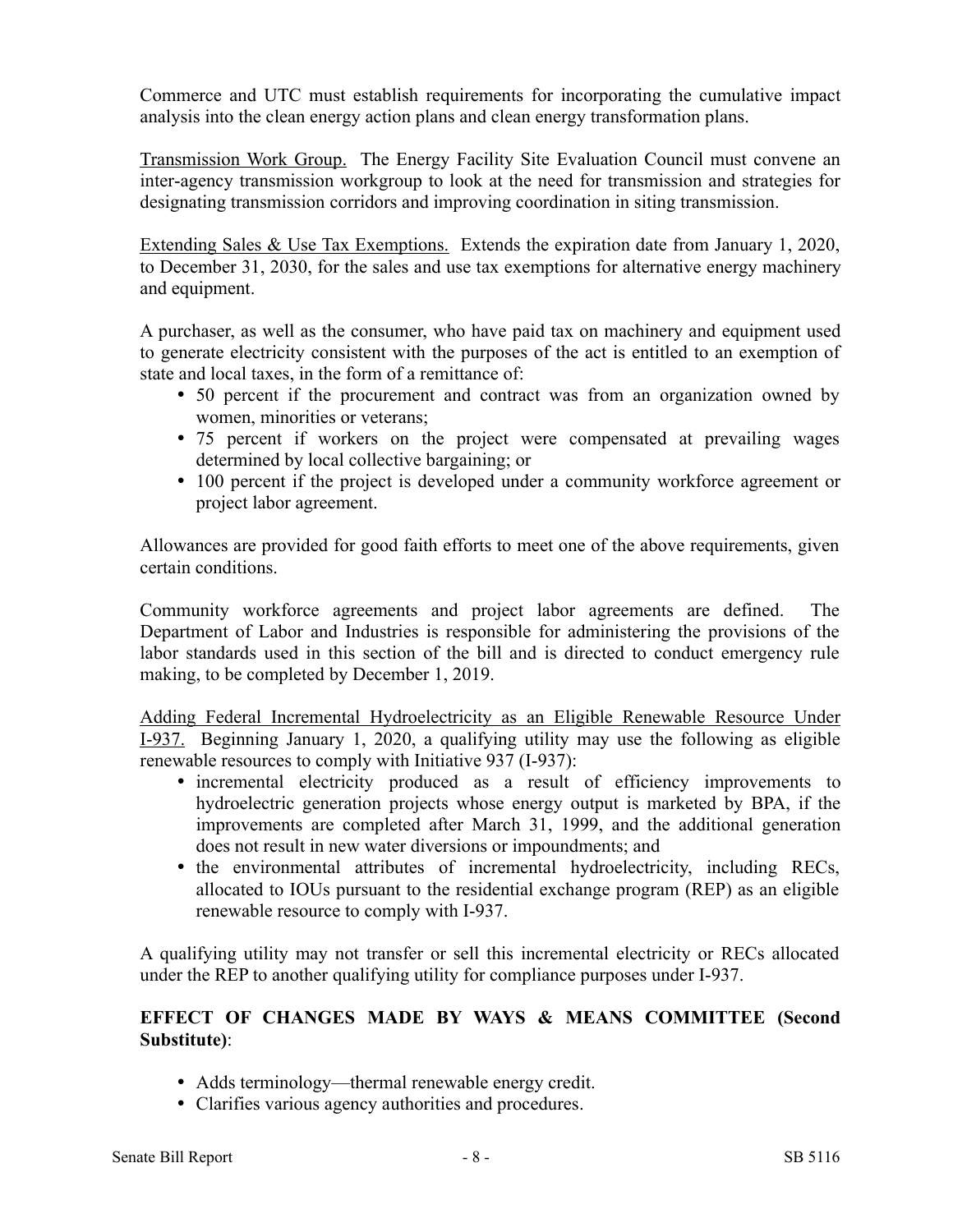Makes the following policy changes:

- Creates a link between the cost cap and the clean energy implementation plan developed in this act and the interim targets developed for the greenhouse gas neutral standard.
- Removes labor strikes or lockouts as one of the events or circumstances that are beyond the reasonable control of an electric utility.
- Creates a 4-year clean energy implementation plan and removes the requirement for a compliance strategy.
- Requires the president of the Senate, rather than the majority leader of the Senate, to appoint senators to serve on the state Energy Strategy Advisory Committee.
- Amends I-937 to allow electric utilities to be in compliance under certain provisions.
- Adds federal incremental hydroelectricity as an eligible renewable resource under I-937.

# **EFFECT OF CHANGES MADE BY ENVIRONMENT, ENERGY & TECHNOLOGY COMMITTEE (First Substitute)**:

- Removes the increase from 80 percent to 90 percent clean electricity standard in 2040.
- Requires the UTC or auditor to consider an electric utility to be in compliance with the 2030 standard if the utility's net costs of compliance meet or exceed 5 percent of a utility's annual retail electric revenue requirement, or cause its retail electricity rates in any given year for any customer class to increase at a rate of 3 percentage points above most recent 3-year rolling average annual rate increase for the class.
- Removes the penalty for not complying with the 2045 standard, but maintains it as state policy.
- Adds a process for waiving penalties & suspending standards if the reliability of the system is threatened.
- Decreases the penalty for noncompliance from \$100/MWh to \$60/MWh.
- Removes the carbon adder and instead requires utilities to incorporate the social cost of GHG emissions into their planning and acquisition processes. Directs the UTC and Commerce to use the U.S. EPA's technical document at a 2.5 percent discount rate.
- Requires utilities to make funding available for low-income bill assistance by July 31, 2021.
- Requires a UTC/Commerce study on utility participation in regional organized energy markets.
- Directs EFSEC to convene an inter-agency transmission workgroup to look at the need for transmission and strategies for designating transmission corridors and improving siting transmission.

**Appropriation**: The bill contains a section or sections to limit implementation to the availability of amounts appropriated for that specific purpose.

#### **Fiscal Note**: Available.

## **Creates Committee/Commission/Task Force that includes Legislative members**: Yes.

**Effective Date**: The bill contains an emergency clause and takes effect immediately.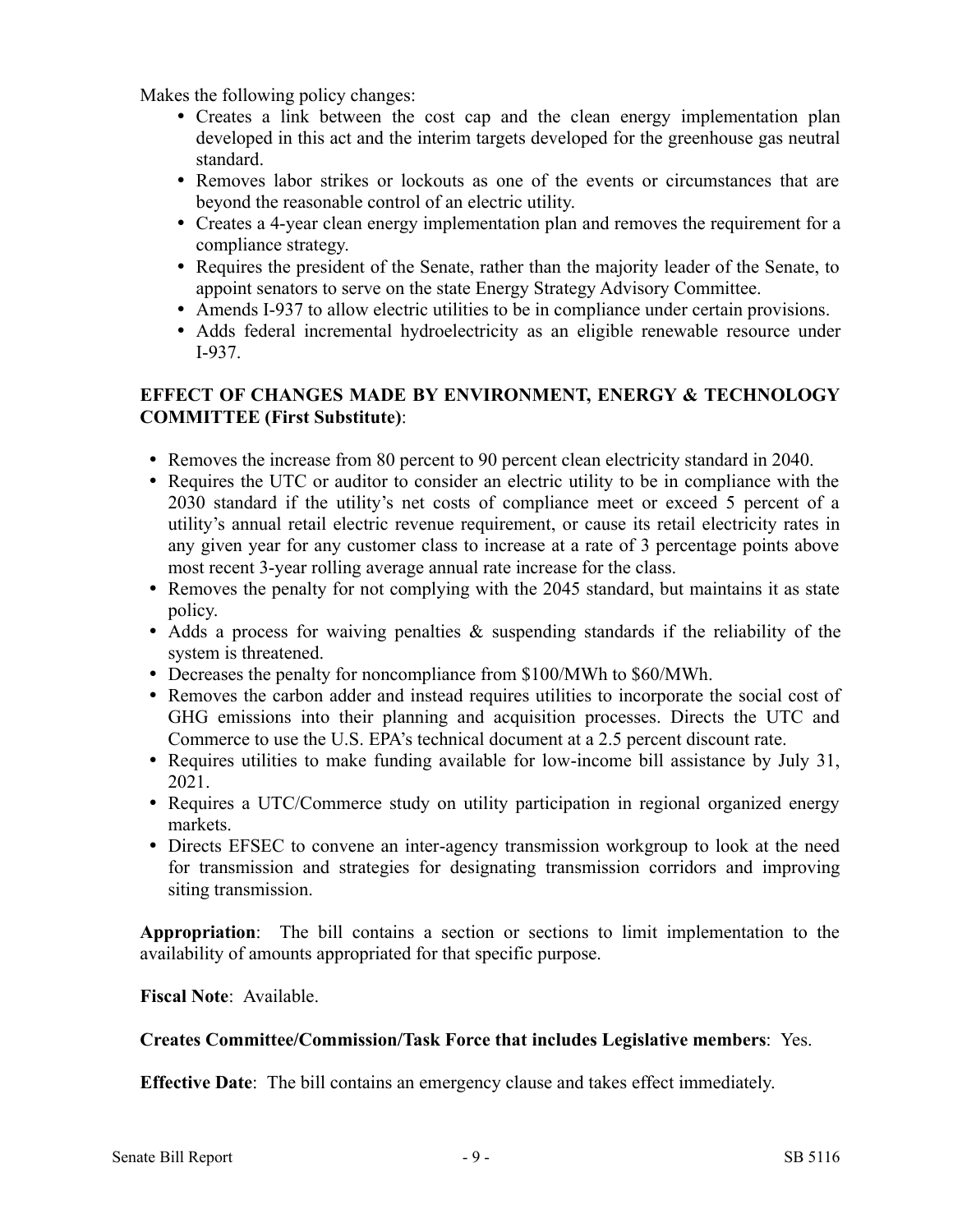**Staff Summary of Public Testimony on Original Bill (Environment, Energy & Technology)**: *The committee recommended a different version of the bill than what was heard.* PRO: We have an entrepreneurial economy that can move toward a clean energy economy. Solar and wind is our future. We will get out of coal in a responsible way. This bill provides a common sense framework for bold actions toward a carbon-free electricity. The regional forecast shows utilities are already planning to build wind and large solar projects. Hydro is a flexible resource, and the bill recognizes power generation for existing dams as renewable resources. Customers are demanding 100 percent clean energy. Cities, counties, and large companies are already committing to 100 percent clean energy, but state level action is essential. California and Hawaii are on this path and it is time for Washington to catch up. Runaway climate change impacts the most vulnerable people in society. We want universal energy assistance—not all utilities provide this and those that do only meet a fraction of the need of energy costs. Energy assistance is necessary no matter how clean the electricity is. This policy could drive down energy costs in new and existing buildings. Climate change is the number one threat to birds. A clean grid is the cornerstone to an effort to de-carbonize, and the transition would save household costs. Business as usual approach will be economically devastating. We must move as rapidly as possible to reduce emissions, and need to ensure provisions to eliminate coal remain in the bill and are strengthened not weakened. The 2030 limit on fossil fuel will address new natural gas, we cannot dig that hole deeper. Clean energy jobs are the fastest growing sector across the country. The policy includes extension to sales tax exemptions which keeps in-state projects competitive with Oregon, Montana, and other states. The policies are achievable and will preserve a reliable grid. Large scale energy storage will be an essential component to the energy grid, which is good for the rural economy. When utilities make resource decisions they take a long-term perspective. Resources built today will be in place for a long time and will ensure our legacy will be strong for those who follow. The climate is more sensitive to GHG than scientists predicted. Renewable energy keeps our air and water clean. We want to expand clean energy on public lands. This is a good path to a cleaner, more flexible system.

CON: Our concerns with the 100 percent mandate in 2045 is that costs are born by customers. We cannot count on intermittent resources for reliability.

OTHER: Transformational change is not without risk and challenges. We must be sensitive to rate impacts. We would like a more forward looking approach to maintain reliability and not penalize or ask for forgiveness after the fact. We need appropriate regulatory tools to protect assets and workers and communities beyond Washington. How reliable can hydrofree generation be? Is 2045 feasible to ensure system reliably? We need to appropriately control costs to customers. The definition of renewable gas requires pipeline standards which conflicts with other state law. We need language to create a just transition component and to help with job loss. The bill may raise the cost of energy in Washington which makes companies less competitive. We need a compromise between cleaner electricity and protecting affordability and reliability of the grid. We support carbon reduction at reasonable costs and propose a cost cap to protect customers. We can meet 80 percent of our load with renewable and nonemitting resources. Bonneville Power Administration customers receive electricity that is 97 percent emissions free. Unknown resources are treated as coming from emitting resources, but they might not be. More transmission is a priority for a reliable grid. We need to address the needs of low-income communities. Maintaining lower energy costs makes it cheaper to use electric cars. Paying too much is counterproductive to finding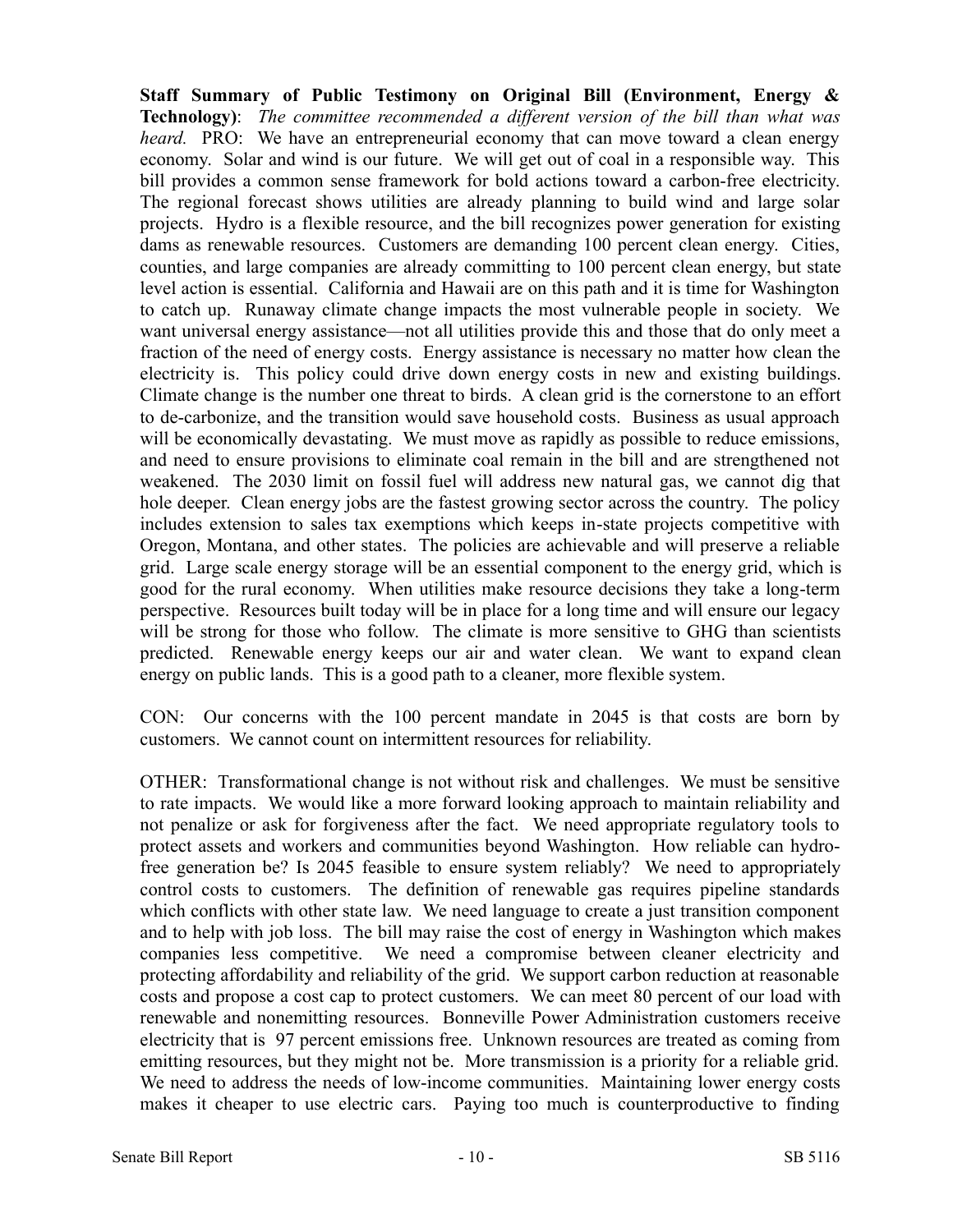cheaper carbon reductions elsewhere. The bill limits small modular reactors. Please consider looking at advanced models like cap and trade.

**Persons Testifying (Environment, Energy & Technology)**: PRO: Senator Reuven Carlyle, Prime Sponsor; Kirsten Smith, American Institute of Architects Washington; Joe Kendo, Washington State Labor Council; Samantha Grad, UFCW 21; Megan Smith, King County; Nancy Tosta, Councilmember, Burien City; Bruce Bassett, Councilmember, Mercer Island City; Dave Warren, Silfab Solar, Inc; Elyette Weinstein, Washington State League of Women Voters; Bourtai Hargrove, citizen; Matthew Hepner, IBEW; Clifford Traisman, Washington Environmental Council and Washington Conservation Voters; Adam Maxwell, Audubon Washington; Doug Howell, Sierra Club; Vlad Gutman, Climate Solutions; Dave Van't Hof, National Grid; Nicole Hughes, Renewable Northwest; Tom Starrs, SunPower; Joni Bosh, NW Energy Coalition; Jeff Bissonnette, Union of Concerned Scientists; Thad Curtz, Carbon Washington; Lauren McCloy, Governor's Office; Mendy Droke, Seattle City Light; Patricia Holm, Sunrise Movement; Barak Gale, Green Team, Temple Beth Tfilloh, Olympia; Shawn Collins, Opportunity Council; Allison Arnold, Solar Installers of Washington; Kristy Royce, Sun Path Electric; Joanna Eide, Legislative Director, DNR; Rebecca Canright, citizen.

CON: Cindy Alia, Citizens Alliance for Property Rights; Tim Boyd, Alliance of Western Energy Consumers.

OTHER: Marian Dacca, Tacoma Public Utilities; Peter Godlewski , Association of Washington Business; Brandon Houskeeper, Puget Sound Energy; John Rothlin, Avista; Kathleen Collins, PacifiCorp; Neil Hartman, Washington State Building and Construction Trades Council; David Mendoza, Front & Centered; Dave Warren, Klickitat PUD; Dave Arbaugh, Public Generating Pool; Jane Van Dyke, Commissioner, Clark Public Utilities; Kent Lopez, Washington Rural Electric Cooperative Association; Nicolas Garcia, WPUDA; Isaac Kastama, Low Carbon Prosperity Institute, Benton PUD, and Franklin PUD.

**Persons Signed In To Testify But Not Testifying (Environment, Energy & Technology)**: PRO: Jessica Zimmerle, Earth Ministry.

**Staff Summary of Public Testimony on Second Substitute (Ways & Means)**: PRO: This bill is a responsible step forward. It will have Washington's electrical grid carbon-free by 2025. We need to decarbonize the grid. Good to see support for family wage jobs. We need a cleaner and more equitable grid. Section 6 providing equitable distribution is necessary. Keeps jobs viable, without the sale tax exemption jobs will be lost. We support the labor standard in sections 19 and 20.

CON: Opposed to sections 19 and 20. Equipment is only 25 percent of costs. Costs are far higher than the tax savings.

OTHER: Continued work on this bill is needed. More alignment is needed due to multistate compacts. Parity is needed to apply provisions across the state. Some carbon power will have to continue in the background to ensure reliability. We acknowledge progress in the bill draft, committed to improving it. Need to keep an eye on cost and reliability. Bill is almost there, details still need to be worked out. Still has work to be done on the bill. Need collaborative efforts. We need a cost cap, I-937 has lots of costs. We need to use renewable